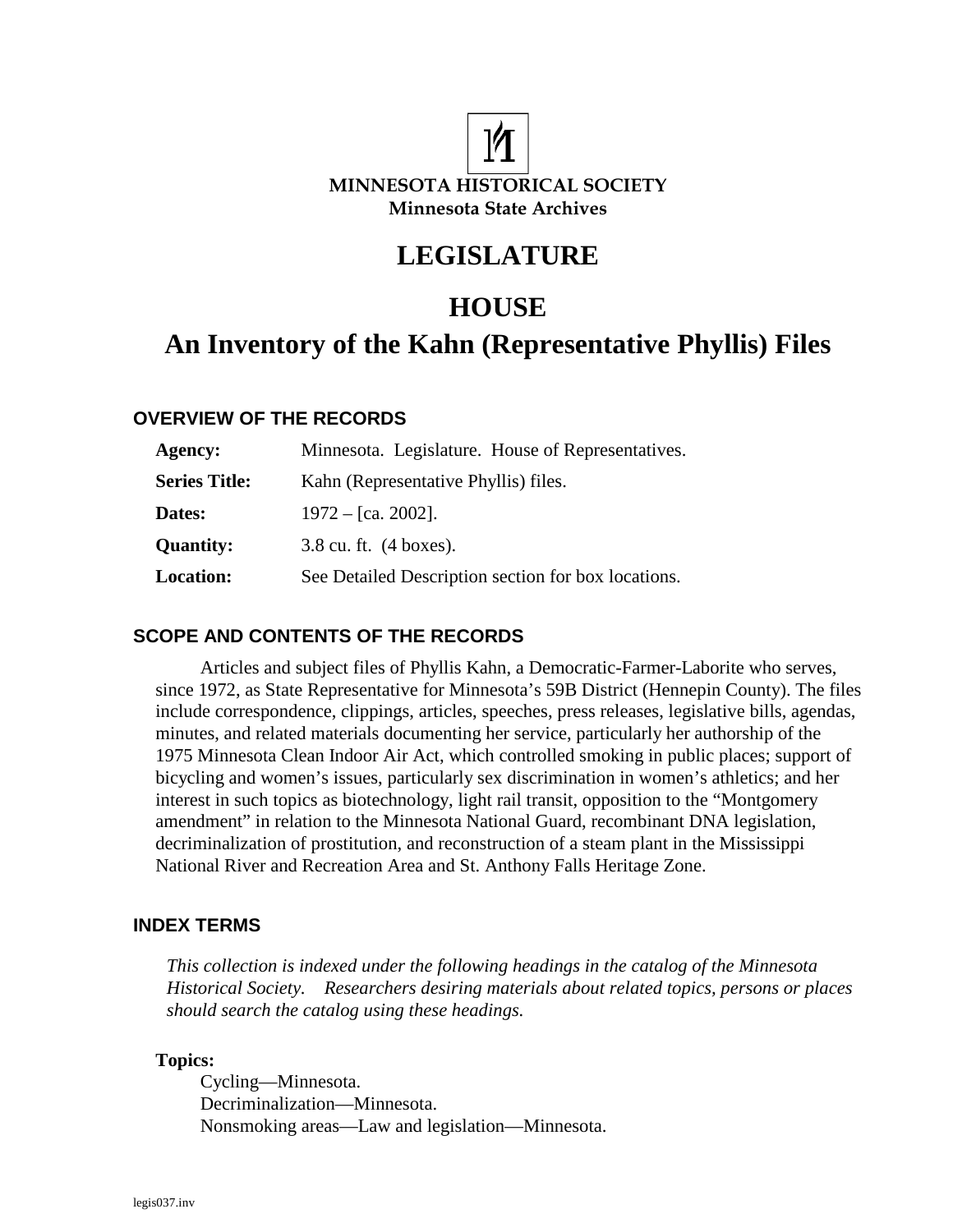Prostitution—Minnesota. Recombinant DNA—Research—Law and legislation—Minnesota. Sex and law—Minnesota. Sex discrimination against women—Minnesota. Sex discrimination in sports—Minnesota. Sports for women—Law and legislation—Minnesota. States rights. Steam power plants—Minnesota. Street-railroads—Minnesota. Women athletes—Minnesota. Women in politics—Minnesota. Women legislators—Minnesota. Women—Minnesota—Economic conditions. Women—Minnesota—Social conditions.

## **Places:**

Hennepin County (Minn.). Minnesota—Politics and government—1945-1980. Minnesota—Politics and government—1981- . Mississippi National River and Recreation Area (Minn.). Saint Anthony Falls Historic District (Minneapolis, Minn.).

#### **Persons:**

Kahn, Phyllis.

#### **Organizations:**

Democratic-Farmer-Labor Party. Minnesota. Legislature—Officials and employees. Minnesota. National Guard.

#### **Types of documents:**

Bills (legislative records)—Minnesota. Clippings. Press releases. Speeches.

#### **Occupations:**

Legislators—Minnesota.

## **ADMINISTRATIVE INFORMATION**

#### **Preferred Citation:**

*[Indicate the cited item and folder title here].* Minnesota. Legislature. House of Representatives. Kahn (Representative Phyllis) Files. Minnesota Historical Society. State Archives.

*See the Chicago Manual of Style for additional examples.*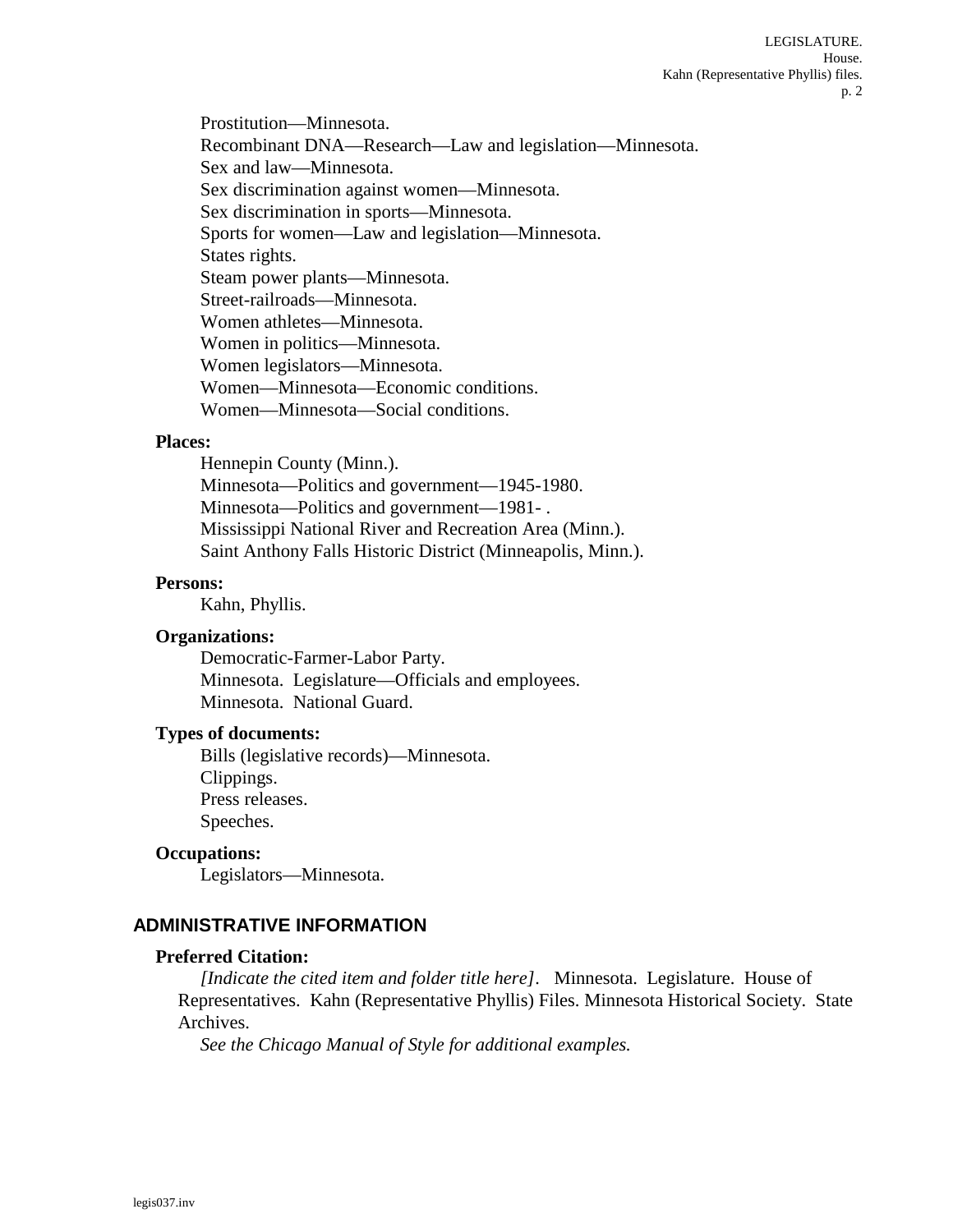## **Accession Information:**

Accession number(s): 2007-65

#### **Processing Information:**

Processed by: Beth Lighthipe, April 2007 Catalog ID No.: 6494440

## **DETAILED DESCRIPTION OF THE COLLECTION**

*Note to Researchers: To request materials, please note the location shown below. Each file consists of one folder unless specified otherwise.* 

#### **Location**

| 118.F.8.1B | Articles:                                                     |
|------------|---------------------------------------------------------------|
|            | Written by Kahn; arranged alphabetically by topic.            |
|            | Baseball, [1990s].                                            |
|            | Copper nickel, [undated].                                     |
|            | Environmental Issues, <i>ECOS</i> , 1996.                     |
|            | Gambling, 1993-1994.                                          |
|            | Greater Minnesota Corporation, [1990s].                       |
|            | Japan solid waste, 1989.                                      |
|            | Literacy, 1996.                                               |
|            | Miscellaneous, [1990s]. 2 folders.                            |
|            | Running, [1980s] - [1990s].                                   |
|            | Speakership and legislative leadership, [1990s].              |
|            | Target Center, 1994.                                          |
|            | Term limitation, 1991.                                        |
|            | Women and political roles, 1996.                              |
|            | Women, Politics and Ethics, Public Integrity Annual, 1995.    |
|            | Women's Movement, Rothchild/Watkins book, 1995.               |
|            | Subject files:                                                |
|            | Arranged alphabetically by subject.                           |
|            | Bicycling, [ca. 1975] - 1998. 15 folders.                     |
|            | Bicycling, reimbursements, [1980s] - [1990s].                 |
| 118.F.8.2F | Biotechnology, [ca. 1990]. 2 folders.                         |
|            | Boisclair Riverfront Development, Minneapolis, 1978-1980.     |
|            | Campaign materials, [undated].                                |
|            | Council of State Governments, Environmental Policy Mission to |
|            | Japan, May 19-30, 1990.                                       |
|            | Correspondence, 1975.                                         |
|            | District issues, [1990s]. 5 folders.                          |
|            | Includes Grain Belt project and light rail transit.           |